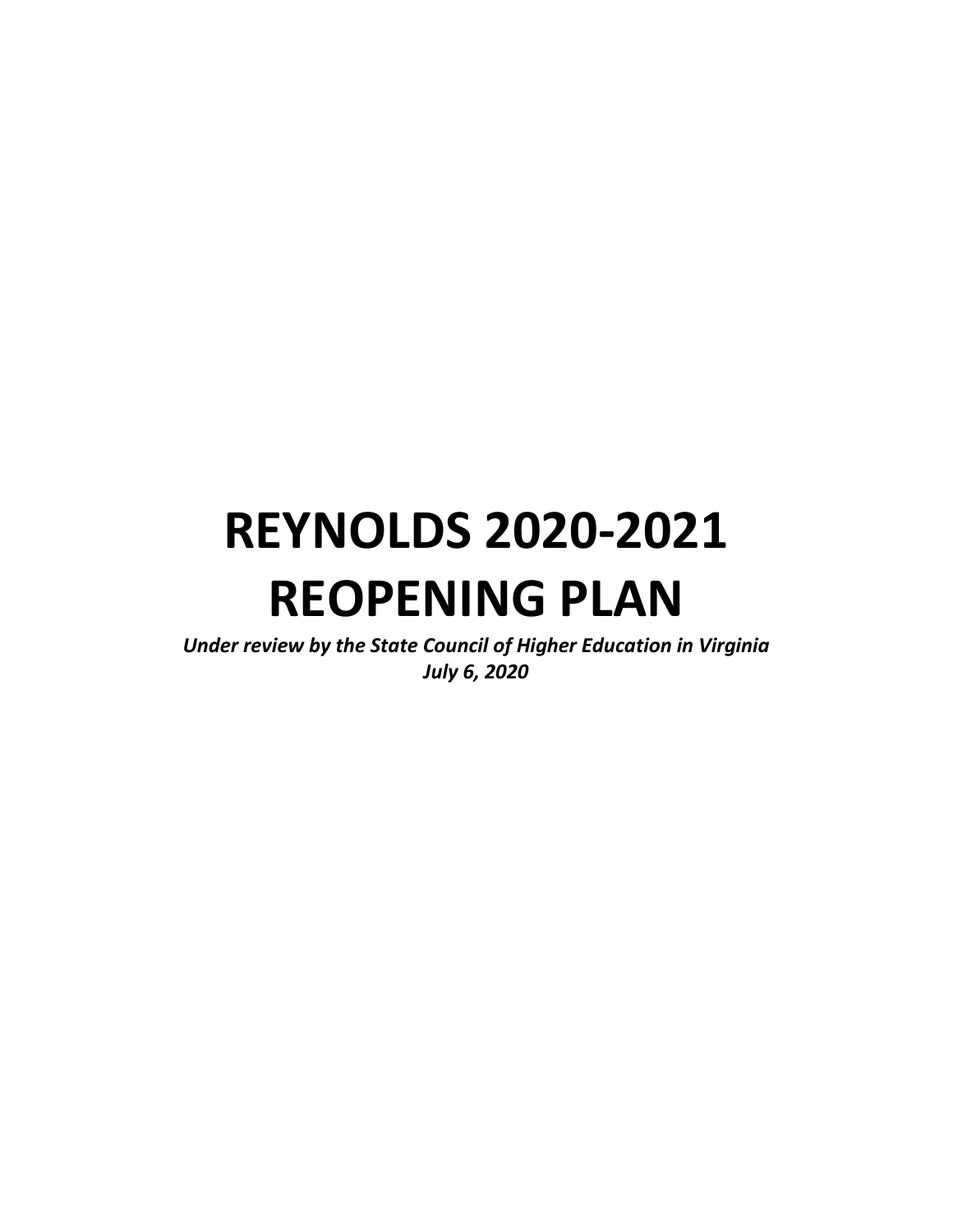# TABLE OF CONTENTS

| D. Shutdown Considerations If Necessitated by Severe Conditions and/or Public Health Guidance  12 |  |
|---------------------------------------------------------------------------------------------------|--|
|                                                                                                   |  |
|                                                                                                   |  |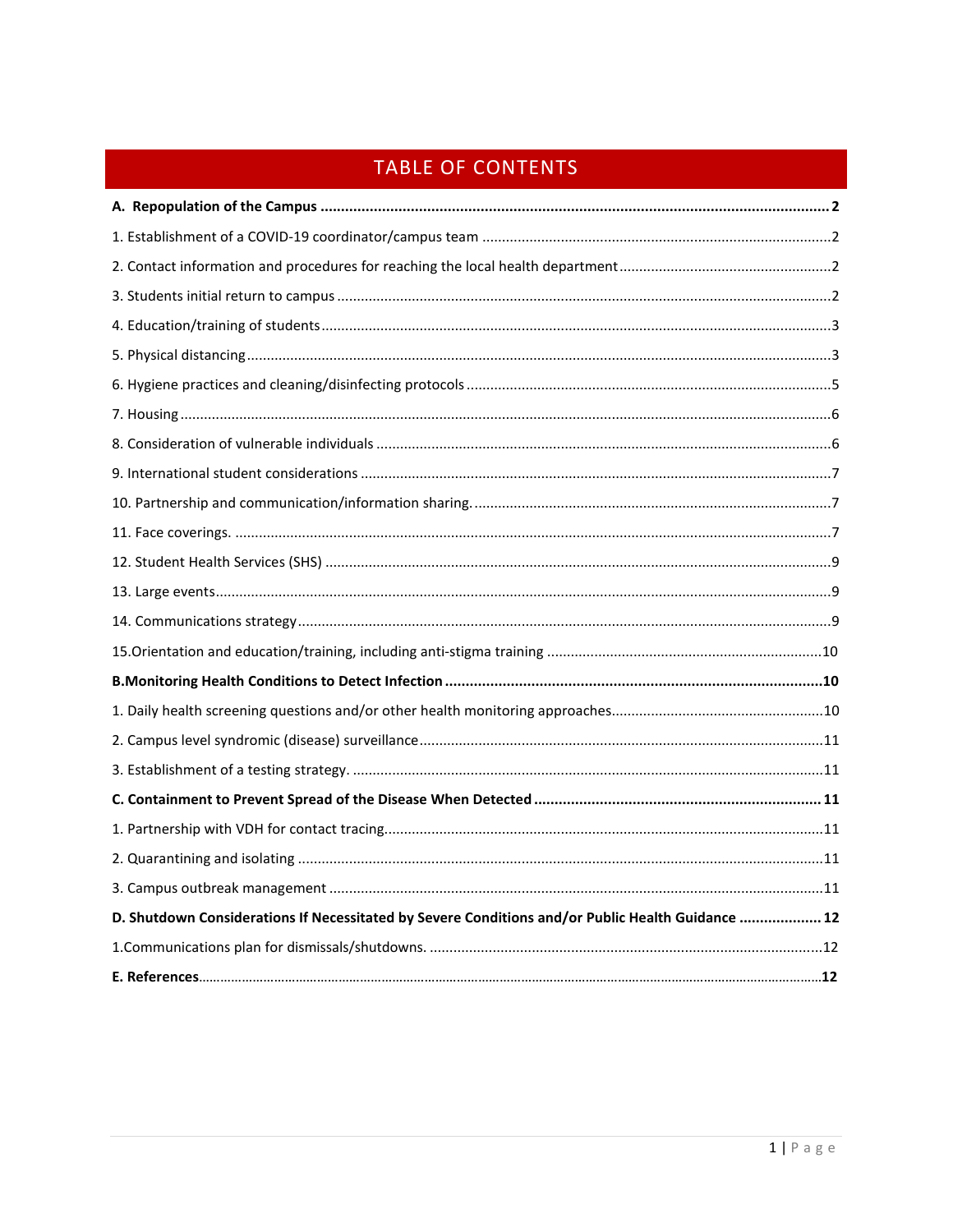# <span id="page-2-1"></span><span id="page-2-0"></span>A. REPOPULATION OF THE CAMPUS

#### 1. Establishment of a COVID-19 coordinator/campus team

Reynolds established a COVID-19 campus team, the Reynolds Future Forward task force, on April 27, 2020. The team comprises of the following personnel:

- Amy Bradshaw (Vice President of Finance & Administration)
- Bernadette Battle (Associate Dean of Advising Services)
- Lori Dwyer (Associate Vice President of Academic Affairs)
- Rodney Frierson (Senior Custodial Services Worker)
- Patricia Lawson (Dean of the School of Health Professions)
- Matt Melnikov (Senior Computer Systems Engineer)
- Jesse Miller (Associate Professor of Culinary Arts)
- Karen Neal (Assistant Professor of Biology)
- Joe Schilling (Director of Communications & Special Assistant to the President)
- Wes Smith (Assistant Vice President, Workforce Development for CCWA)
- Mike Verdú (Director of Facilities Management & Planning)
- Corliss Woodson (Associate Vice President of Human Resources & Equal Employment Opportunity Officer)
- Hong Wu (Director of Library, Information Services & Academic Support)

#### <span id="page-2-2"></span>2. Contact information and procedures for reaching the local health department.

Employees, students, and student workers are to conduct a daily health screening by completing th[e CDC Self-](https://www.cdc.gov/coronavirus/2019-ncov/symptoms-testing/symptoms.html)Check [Questionnaire](https://www.cdc.gov/coronavirus/2019-ncov/symptoms-testing/symptoms.html) before going to work or attending class.

If a faculty, staff member, or visitor indicates that they may have been exposed to coronavirus, advise the employee to immediately contact his/her medical provider who will make an assessment and report potential exposure to the local health department. For additional reporting protocols of potential COVID exposure at the college, please refer to the [FAQ's for Faculty and Staff](https://intranet.reynolds.edu/human-resources/FAQ4_6_20.pdf) on handling specific issues.

If a student indicates that they may have been exposed to coronavirus, advise the student to immediately contact his/her medical provider who will make an assessment and report potential exposure to the local health department. The student should communicate potential exposure to his/her Instructor and/or the Office of the Dean of Students at (804) 523-5025.

The college communicates directly with the combined Richmond/Henrico County Health District and consults with the director, Dr. Danny Avula. The college has and will continue to consult with the combined Richmond/Henrico County Health District on COVID-19 related issues. The college also communicates important updates to the College Board, the college's conduit to the six localities the college serves. Additionally, the college maintains a direct line/connection to the City of Richmond Mayor's Office and the Henrico County Manager's Office. The college maintains robust relationships with local print, online, and television media outlets and will communicate substantive changes to the college's operations to the greater community using those channels. Communications with students, faculty, and staff are addressed in the Communications Strategy section.

<span id="page-2-3"></span>3. Students' initial return to campus (such as initial screening)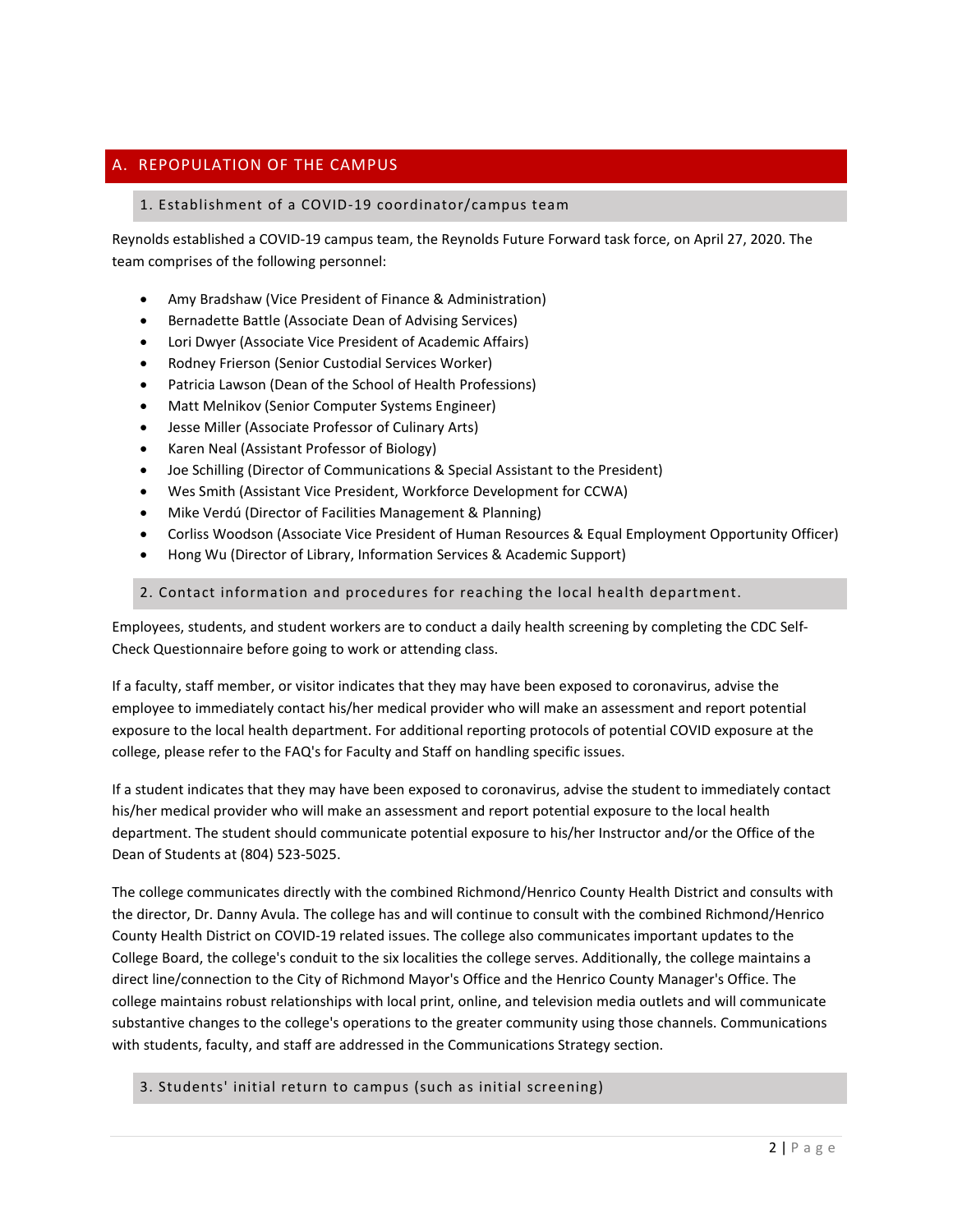The college will deliver most classes virtually with some in-person classes meeting on campus. However, the college will be open for services. The health and well-being of our employees, students, and student workers is a top priority. Everyone is to conduct a daily online health screening by completing the [CDC Self-Check](https://www.cdc.gov/coronavirus/2019-ncov/symptoms-testing/symptoms.html)  [Questionnaire](https://www.cdc.gov/coronavirus/2019-ncov/symptoms-testing/symptoms.html) before going to work, attending class, or visiting the campus. Individuals who are not feeling well are not to come to campus

As a condition for students in-person classes on campus, students must sign a "Student Health Safety Agreement" before attending classes. The student must agree to all "Student Expectations." The agreement applies to credit and Workforce students. Exemptions are to be handled before attending class.

- The form will be available in Canvas for students to complete before returning to class or will be emailed to the students to complete electronically. Students will not be allowed to attend class without a completed form.
- Students who feel unwell or are ill should not attend class. They should contact their Instructor via email, telephone, or Canvas to discuss appropriate adjustments to their classwork.
- Faculty will be as reasonable as possible to assist students with completing course objectives should the situation warrant, especially students who are directly impacted by COVID-19 or who present documentation from their physician.

<span id="page-3-0"></span>4. Education/training of students: consider COVID-19 prevention education as part of student orientation. (handwashing, staying home if ill, etc.)

The college has a training presentation for students to view before returning to campus. The training document is available on the college's website. Signage regarding handwashing, face-covering, and social distancing are displayed around campus.

# 5. Physical distancing, according to CDC guidance:

Social distancing or physical distancing by keeping at least six feet apart from another person can help decrease the chance of spreading COVID-19. According to the CDC findings, some people without symptoms may be able to spread the coronavirus.

All individuals must:

- Stay at least 6 feet (about two arms length) from other people at all times when on campus.
- Stay out of crowded places and avoid mass gathering.
- Refrain from bringing along guests to face-to-face appointments.
- Workspaces and classrooms should be adjusted to maintain the six-feet separation, or utilize staggered schedules to minimize contact.

# [Social Distancing per CDC](https://www.cdc.gov/coronavirus/2019-ncov/prevent-getting-sick/social-distancing.html)

Reynolds will promote social distancing to include:

• All employees, students, visitors, and guests are expected to maintain a distance of six feet (about two arm's length) physical/social distance from each other. Workspaces and classrooms should be adjusted to maintain the six-feet separation, or utilize staggered schedules to minimize contact.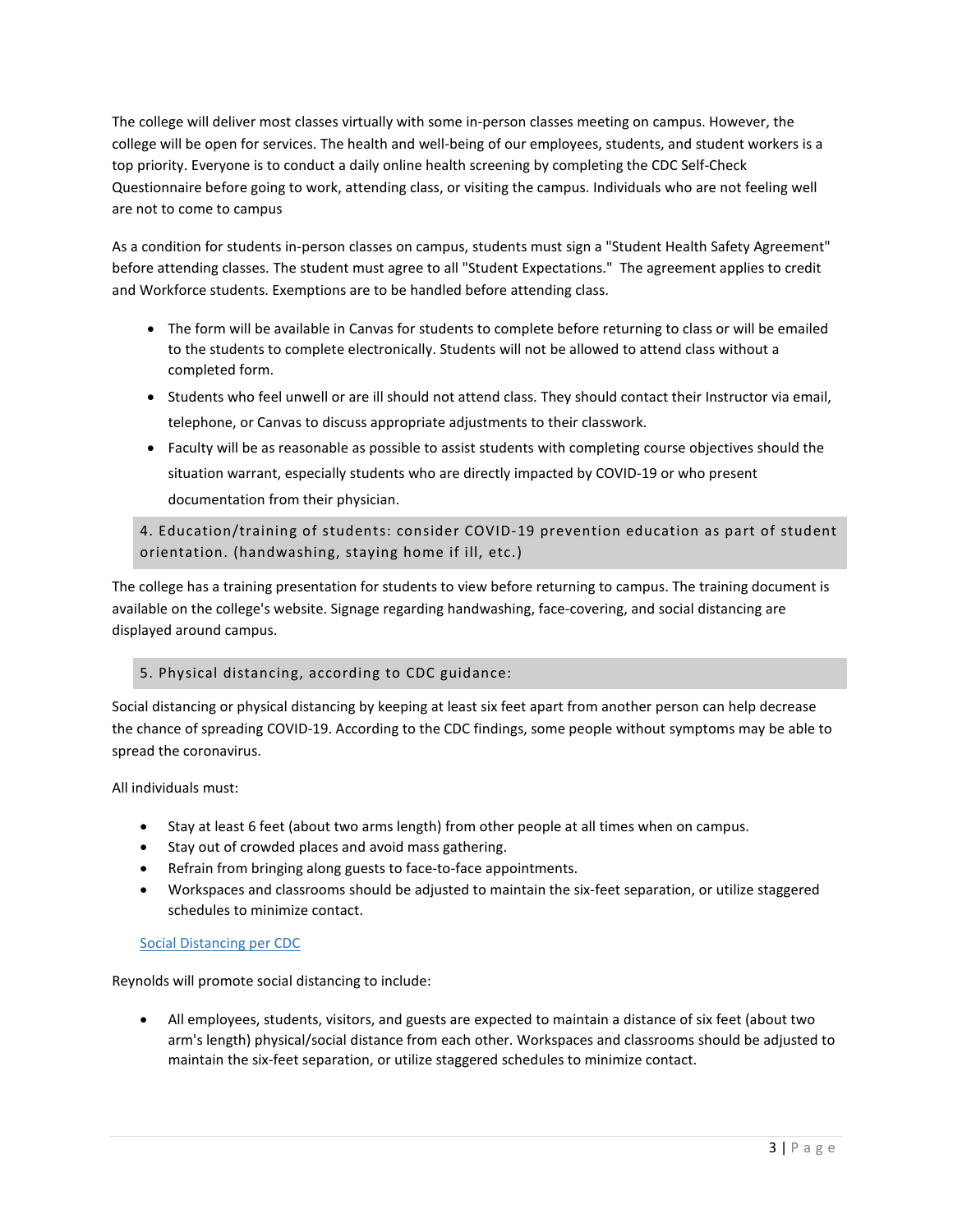All Reynolds employees, students, visitors, and guests are required to wear a face-covering or face shield in campus buildings. Face coverings/shields may be removed when an individual is alone in his/her office with the door closed or in meeting rooms that have sufficient space to ensure social distancing between the attendees. Face-coverings/shields are to be worn outside individual offices, including public areas such as classrooms, hallways, restrooms, and elevators, and when interacting with other employees.

Social distancing is expected inside buildings as much as possible.

#### a) Strategies to allow physical distancing in classrooms/learning environments.

Reynolds Classrooms (including, computer labs, large lecture halls, and auditoriums)

- Classroom arrangements can be class-specific. Suggestions include arranging the furniture with at least six feet between each seat, remove desks or tables, or stations blocked off to allow for physical distancing.
- Student chairs should be facing the same direction or the wall for testing purposes.
- The chair at the room entrance should be at least six feet away from the door allowing physical distancing at the entrance.
- The lectern, podium, or instructor seating should be at least six feet away from any entrance or pathway through which students walk to their seats.
- Auditoriums with fixed seating should have seats sectioned off with tape or rope, to allow for a physical distance of at least six feet. In some cases, it may require sectioning off entire alternating rows to extend social distancing in all directions of a given seat.
- In cases where ADA accommodations are necessary, please work with the Office of Student Accommodations.
- Instructors should consider seat assignments to minimize student contact.
- Please consult with Mike Verdú, Director of Facilities Management and Planning at [mverdu@reynolds.edu,](mailto:mverdu@reynolds.edu) to determine the size of your classroom for the possibility of expanding your classroom capacity.

b) Social distancing considerations outside the classroom (i.e., limiting visitors, extracurricular activities, etc.)

Internal groups are encouraged to meet virtually when possible. All meetings must be held in compliance with the guidance from the [Commonwealth of Virginia Executive Orders,](https://www.governor.virginia.gov/executive-actions/) the [Centers for Disease Control and Prevention,](https://www.cdc.gov/coronavirus/2019-ncov/community/large-events/index.html)  and this document. The number of participants and the size and configuration of the room must allow for physical distancing. The length of the meeting could be limited by building hours. Meeting participants must wear face coverings unless the meeting room allows for social distancing. The meeting should only last as long as needed to meet its objectives. Gatherings outside of internal meetings are limited to instructional related events only. All participants must wear face coverings. The college is not open to external events unless it is an instructional event approved by the college.

c) Restrict occupancy/stagger use of communal, shared spaces such as lounges, exercise rooms, dining halls, etc. To ensure physical distancing. Occupancy must be consistent with any active executive orders.

#### **Gymnasium**

The gymnasium is closed. Future opening consideration will include plans for partial or full use, in addition to a specific capacity limitation and cleaning plan.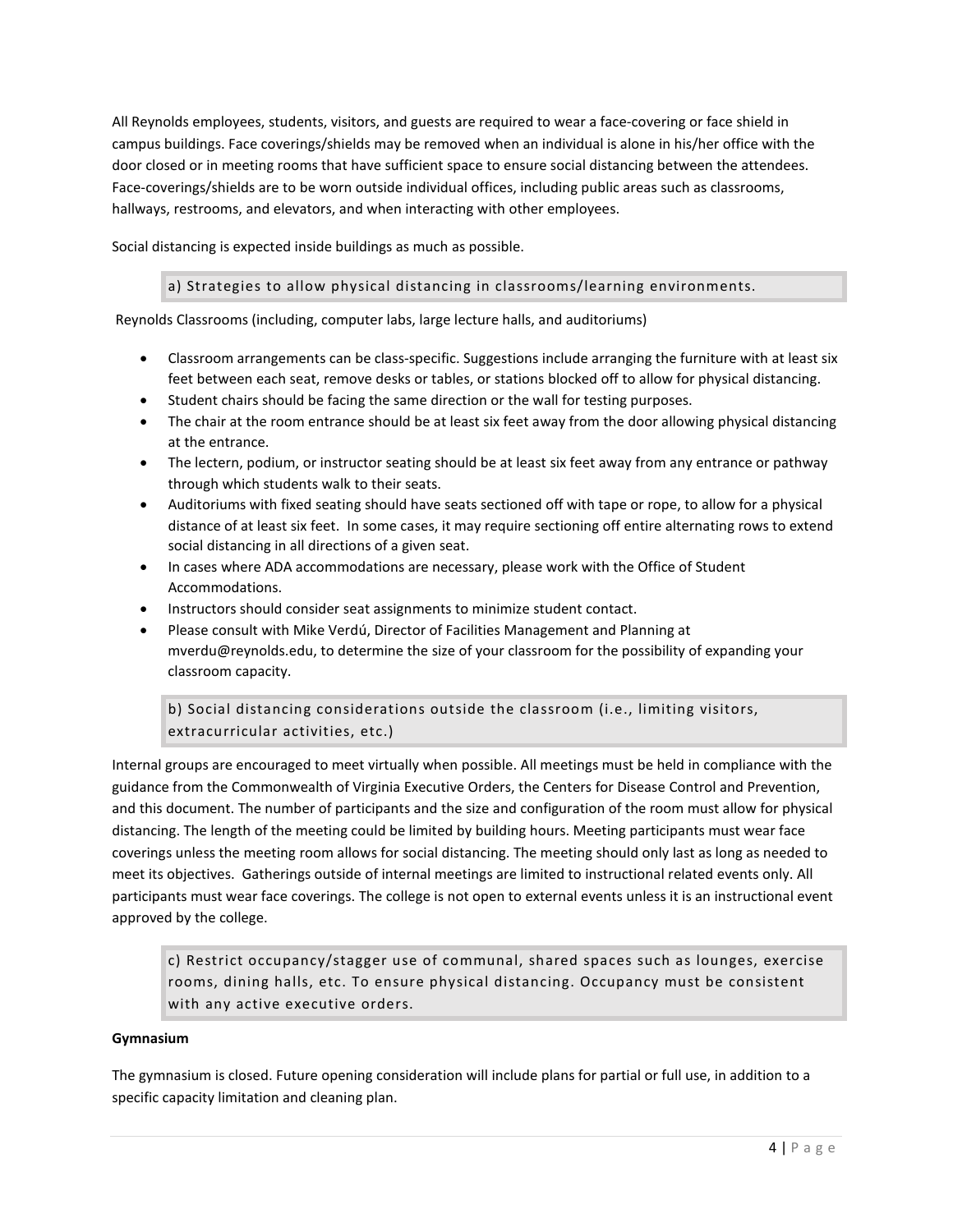# **Elevators**

Limit the use of elevators where possible to avoid proximity with others in a confined space. If possible, avoid touching the elevator buttons with your exposed hand/fingers. If unavoidable, wash your hands or use alcoholbased hand sanitizers.

Elevator capacity guidelines, according to the Virginia Department of Human Resources "Safe Workplaces: Guidance for State Agency Leaders in Response to the COVID-19 Pandemic and Enhanced Safety Measures", limits no more than three individuals in an elevator at a time depending on the size. Recommended elevator capacity is below:

- DTC Elevators A maximum of 3 individuals per elevator
- BH/GH/WDCC A maximum of 2 individuals per elevator
- LTC A maximum of 3 individuals per elevator
- GC A maximum of 1 individual per elevator
- The Kitchens TBD

d) Limitations on size of gatherings and/or strict physical distancing to be in place during gatherings.

Social gathering is limited, as most classes will be delivered online. Any other gathering will be subject to the Governor's Executive Orders and social distancing and face-covering requirements. Social distancing requirements apply in these group settings.

e) Strategies for food/dining services should be consistent with plans to optimize physical distancing. Implement engineering controls including limiting the number of diners or other methods of crowd control, appropriate spacing between tables, eliminating buffetstyle or self-serve food, and take out/delivery options.

There will be limited food offerings on campus due to classes primarily delivered online. Food and drink options are available in vending machines. Julian's on PRC will have reduced hours while the opening and hours of the DTC Follett café is currently undetermined. Face covering, social distancing, and cleaning protocols will be in place at Julian's.

# <span id="page-5-0"></span>6. HYGIENE PRACTICES AND CLEANING/DISINFECTING PROTOCOLS.

a) Cleaning and disinfection protocols to include frequently touched surfaces; transport vehicles; schedules for increased cleaning, routine cleaning, and disinfection; ensuring adequate cleaning supplies and correct use/storage

Since most classes will be delivered online, the fall semester will require only limited instructional spaces. The procedures below will be followed to maintain a clean and disinfected campus environment.

- Facilities Management will maintain hand-sanitizer stations at major building entrances, elevator locations, and high-traffic areas.
- Facilities Management will assess mechanical, electrical, plumbing, and monitoring systems before reopening of buildings.
- Custodial staff will clean classrooms, restrooms, common areas, and high touch workspaces based on CDC guidelines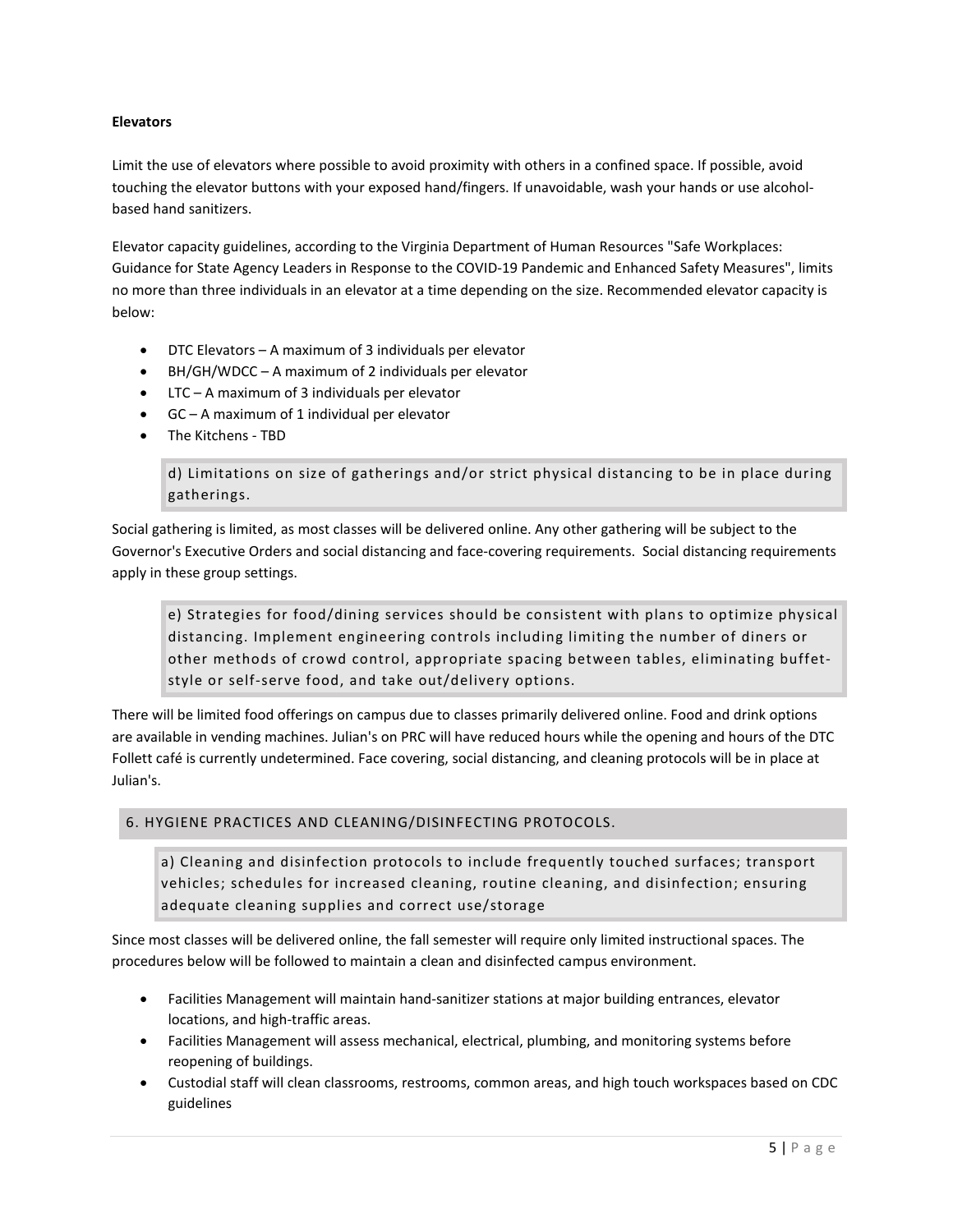- Equip classrooms with hand sanitizers.
- Each school/department is to designate a staff member to ensure that hand sanitizers, cleaning, and disinfecting supplies are available for classrooms and offices. Submit a consolidated request by school/department, to Randy Kiah at [rkiah@reynolds.edu.](mailto:rkiah@reynolds.edu) Due to supply-chain demands, amounts are subject to availability.
- All employees should wipe down commonly used surfaces before use with disinfecting wipes or sprays for use against COVID-19 and are appropriate for the surface. These surfaces include any hard surfaces, desk phones, personal desks or tables in offices and shared-space location or equipment (i.e., copiers, printers, computers, A/V and other electrical equipment, refrigerators, microwaves, coffee makers, desks and tables, light switches, doorknobs, etc.).
- Use alcohol-based wipes containing at least 70% alcohol for electronics, such as computers, copiers, tablets, touch screens, keyboards, and remote controls. Facilities Management will supply departments with disinfectant spray bottles and paper towels until alcohol wipes are available. Disinfectant sprays, including any wipes which contain bleach, are not to be sprayed directly on electronic equipment. Due to supply-chain demands, supplies are subject to availability.

# [Cleaning and Disinfecting Protocols per CDC](https://www.cdc.gov/coronavirus/2019-ncov/community/disinfecting-building-facility.html)

b) Provisions for hand sanitizer/handwashing stations

Facilities Management will maintain hand-sanitizer stations at major building entrances, elevator locations, and high-traffic areas.

c) Minimize shared objects and ensure adequate supplies to minimize sharing to the extent possible (e.g. dedicated student supplies, lab equipment, computers, etc.).

Cleaning supplies will be provided in the computer lab allowing students to clean computer their keyboards before and after use. Equipment used in face-to-face classes, i.e., simulation equipment (manikins), will also be cleaned in between student use. The college will provide students in face-to-face classes with a "kit" or reusable bag containing masks, sanitizers, and alcohol wipes for their individual use.

# <span id="page-6-0"></span>7. Housing:

Not applicable to Reynolds

# <span id="page-6-1"></span>8. Consideration of vulnerable individuals

a) Policy options to support those at higher risk for severe illness to mitigate their exposure risk (e.g. telework, modified job duties, virtual learning opportunities).

Employees preferring to work remotely should discuss the option with their supervisor and review the [Telework](https://intranet.reynolds.edu/human-resources/Default.aspx)  [Guidance and Tools](https://intranet.reynolds.edu/human-resources/Default.aspx) for information.

Employees unable to telework due to underlying health conditions or age are to contact the Human Resources Office for further guidance, which may require submitting an Accommodation request[. Policy 3-11 Reasonable](http://www.reynolds.edu/policy/human_resources/Policy311ReasonableAccommodation.pdf)  [Accommodation](http://www.reynolds.edu/policy/human_resources/Policy311ReasonableAccommodation.pdf) guides these requests.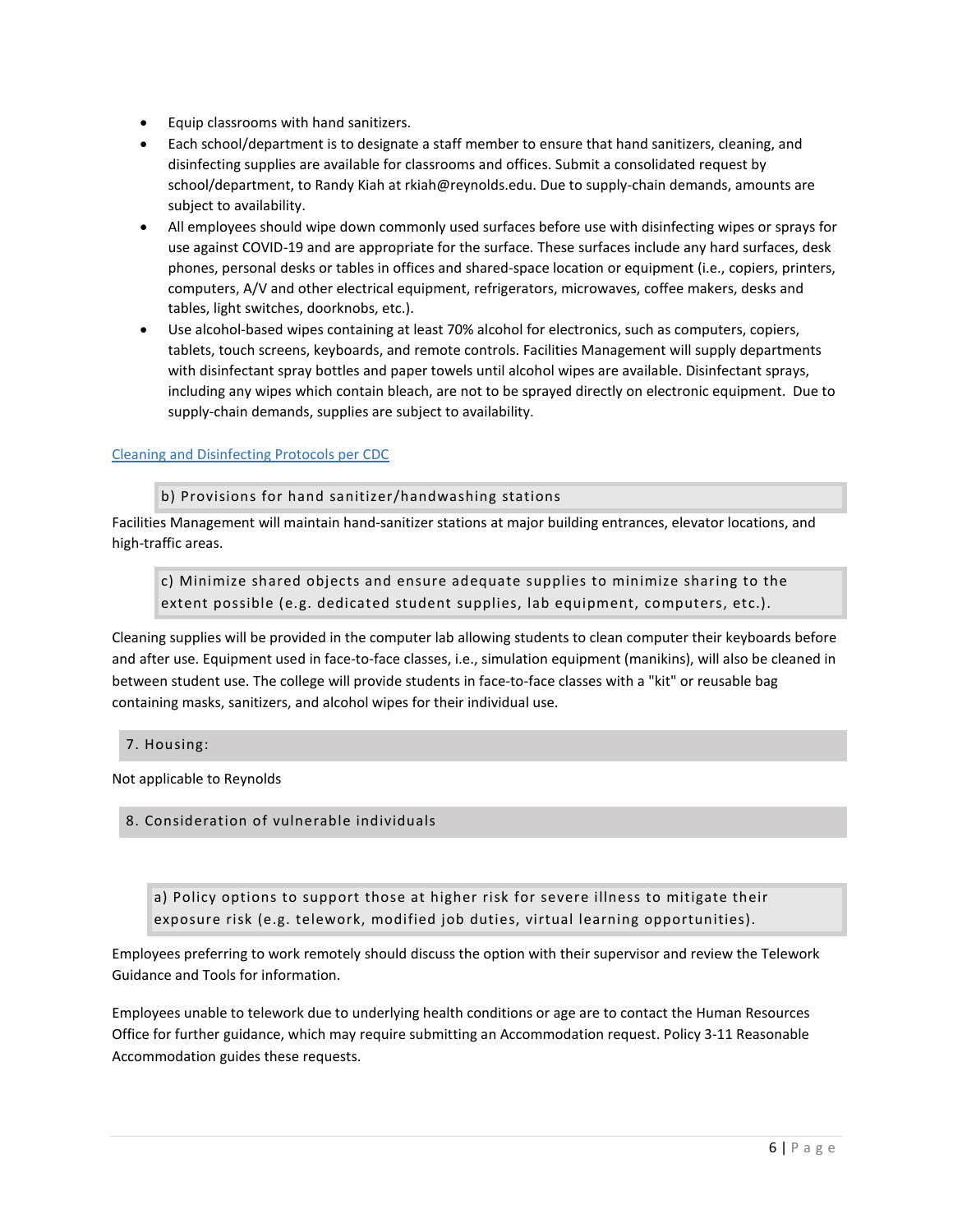b) Implement flexible sick leave policies and practices that enable faculty, staff and students to stay home or self-isolate when they are sick or have been exposed.

- Instructors, managers, and supervisors will remind students, faculty, and staff to stay home if they are ill, do not feel well, or have been exposed to coronavirus. Faculty and staff may use personal leave (annual, traditional sick, VSDP sick, VSDP family/personal, compensatory, overtime, or recognition leave) if eligible.
- If a faculty or staff member indicates that they may have been exposed to coronavirus, the supervisor should allow the employee to go home immediately to self-isolate. Please communicate with Human Resources and seek additional guidance. Base staffing requirements for each area will be determined (the number of staff that must be on-site given business requirements and space). Staffing may be staggered by continuing telework and rotational scheduling.
- Appointments are encouraged versus walk-in interactions. For urgent situations, the department must have an on-call contact.
- Department meetings and other cross-discipline meetings will continue to be held via ZOOM or other technology whenever practical.
- Employees unable to telework due to underlying health conditions or age are to contact the Human Resources Office for further guidance, which may require submitting an Accommodation request. *[Policy](https://www.reynolds.edu/policy/human_resources/3-11.pdf)  [3-11 Reasonable Accommodation](https://www.reynolds.edu/policy/human_resources/3-11.pdf)* guides these requests.
- Individuals who require accommodation for a family member or dependent are to consult with the Human Resources department.

c) Develop policies for return to class/work after COVID-19 illness.

Students are to communicate with the Dean of Students before returning to class.

Employees should provide a release from their medical provider to their supervisor and Human Resources before returning to the workplace.

# <span id="page-7-0"></span>9. International student considerations (i.e. COVID-19 travel health risks, CDC returning travelers guidelines)

Reynolds adheres to the guidance from the Student and Exchange Visitor Program (SEVP), which is a unit within the U.S. Department of Homeland Security that oversees the F-1 international student visa program.

# <span id="page-7-1"></span>10. Partnership and communication/information sharing with the local community, health systems, and other stakeholders.

The college communicates directly with the combined Richmond/Henrico County Health District and consults with the director, Dr. Danny Avula. The college has and will continue to consult with the combined Richmond/Henrico County Health District on COVID-19 related issues. The college also communicates important updates to the College Board, the college's conduit to the six localities the college serves. Additionally, the college maintains a direct line/connection to the City of Richmond Mayor's Office and the Henrico County Manager's Office. The college maintains robust relationships with local print, online, and television media outlets and will communicate substantive changes to the college's operations to the greater community using those channels. Communications with students, faculty, and staff are addressed in the Communications Strategy section.

# <span id="page-7-2"></span>11. Face coverings.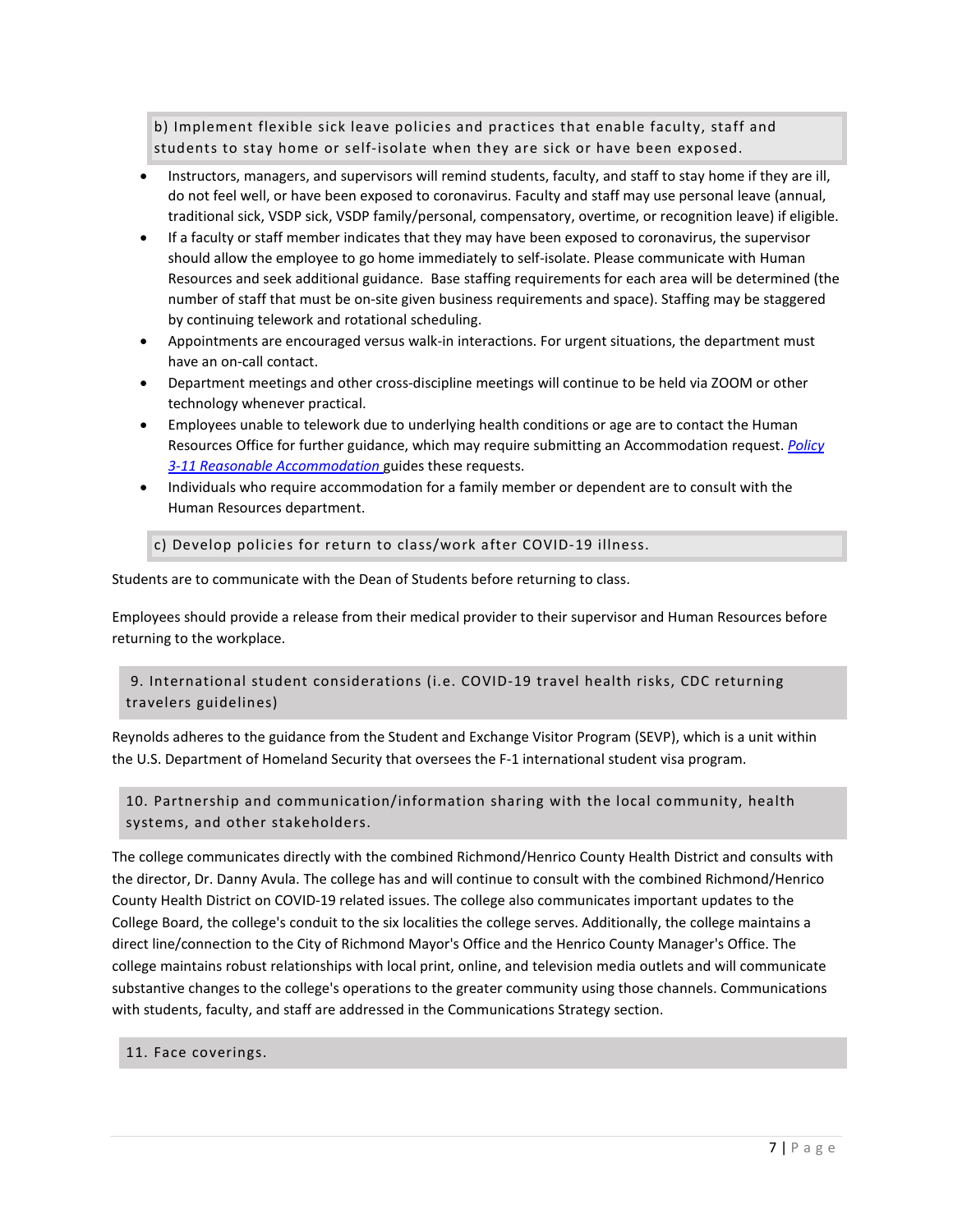a) Plans submitted by each institution should include information on how it intends to teach/reinforce the use of face coverings among students, faculty, and staff.

All communications to staff and students will include reminders on the requirements for face coverings. Signage about the importance of face coverings will be posted throughout the campus and posted on the Reynolds website. All persons who are allowed on Reynolds campus will maintain social distancing practices and stay at least 6 feet (about two arms' length) from other people.

b) For faculty cloth face coverings should be worn in times when at least six feet physical distancing cannot be maintained.

All Reynolds employees, visitors, and guests are required to wear a face-covering or face shield in campus buildings. Face coverings/shields may be removed when an individual is alone in his/her office with the door closed or in meeting rooms which have sufficient space to ensure social distancing between the attendees. Facecoverings/shields are to be worn outside individual offices, including public areas such as classrooms, hallways, restrooms, and elevators, and when interacting with other employees.

Any college employee who is unable to wear a face-covering/shield for medical reasons must submit an exemption request under [Policy 3-11 Reasonable Accommodation. P](http://www.reynolds.edu/policy/human_resources/Policy311ReasonableAccommodation.pdf)lease submit request forms to Corliss Woodson, AVP, Human Resources at [cwoodson@reynolds.edu.](mailto:cwoodson@reynolds.edu) Approvals/denials will come from the Human Resources office.

Social distancing is expected inside buildings.

Anyone entering college buildings without a face-covering will be provided a disposable mask upon entry. Disposable masks may only be worn for one day and then must be placed in the trash.

# [Cloth Face-Covering per CDC](https://www.cdc.gov/coronavirus/2019-ncov/prevent-getting-sick/about-face-coverings.html)

c) Students should be encouraged to wear cloth face coverings in times when at least six feet of physical distance cannot be maintained.

All Reynolds students are required to wear a face-covering or face shield in campus buildings. Facecoverings/shields are to be worn in public areas such as classrooms, hallways, restrooms, and elevators, and when interacting with other students.

Policy 1-15 - [Eligibility of Students with Disabilities to Receive Accommodations](https://www.reynolds.edu/policy/student-policy/1-15-eligibility-students-with-disabilities.aspx) guides any requests not to use face coverings. Direct requests to th[e Office](mailto:Office) of Student Accommodations a[t OSA@reynolds.edu.](mailto:OSA@reynolds.edu)

Social distancing is expected inside buildings

Anyone entering college buildings without a face-covering will be provided a disposable mask upon entry. Disposable masks may only be worn for one day and then must be placed in the trash.

# [Cloth Face-Covering per CDC](https://www.cdc.gov/coronavirus/2019-ncov/prevent-getting-sick/about-face-coverings.html)

d) Institutions should consider adopting relevant business-sector guidance for staff regarding the use of face coverings (e.g. fitness center, dining, student services, etc.). Face coverings should be worn in public-facing areas and in office spaces where six feet of physical distance cannot be maintained.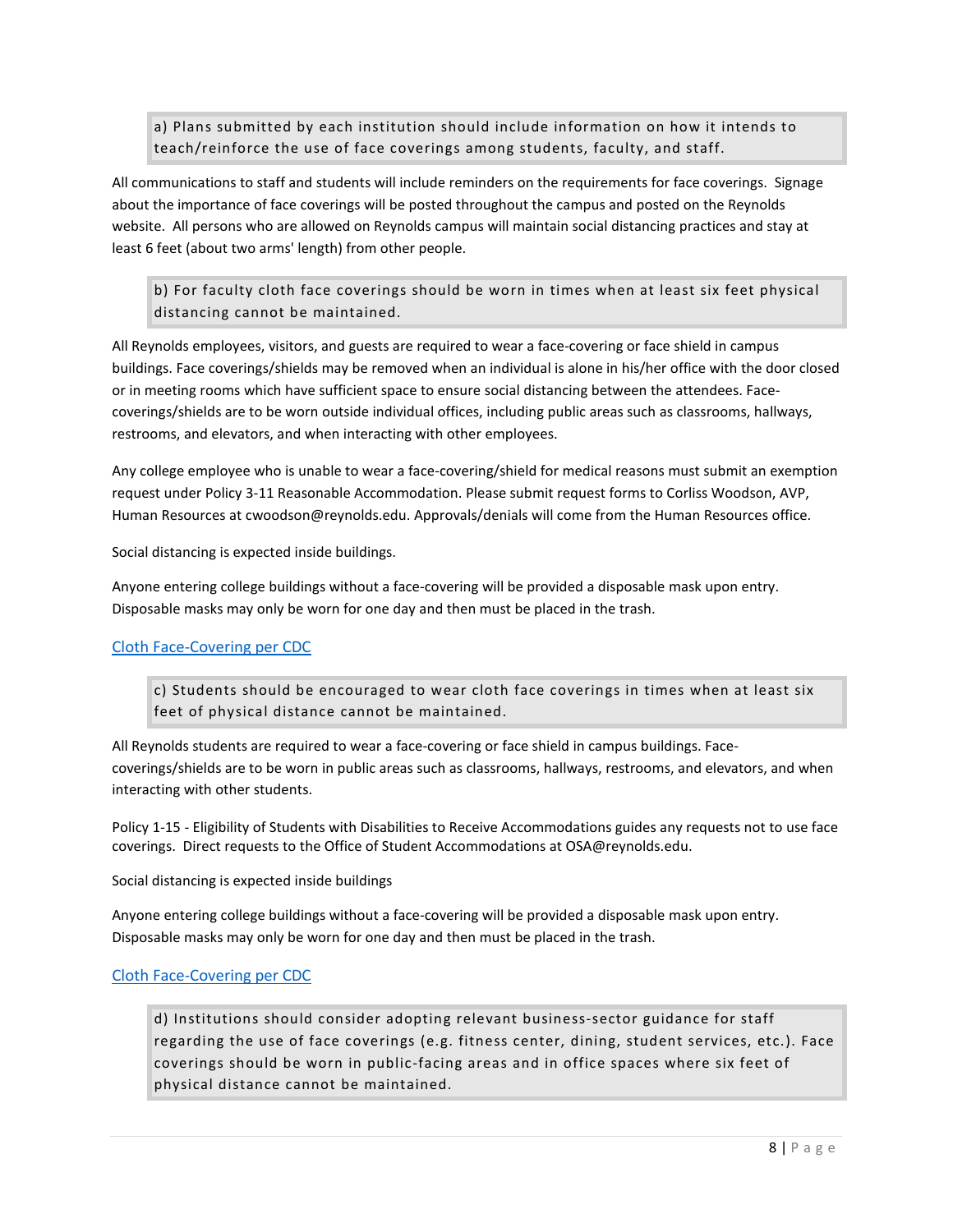All Reynolds faculty, staff, students, and guests are required to wear a face-covering or face shield in campus buildings. Face-coverings/shields are to be worn in public areas such as classrooms, hallways, restrooms, and elevators, and when interacting with others.

Accommodation requests not to use face coverings are to be directed to the appropriate office. *[Policy 1-15 -](https://www.reynolds.edu/policy/student-policy/1-15-eligibility-students-with-disabilities.aspx) [Eligibility of Students with Disabilities to Receive Accommodations](https://www.reynolds.edu/policy/student-policy/1-15-eligibility-students-with-disabilities.aspx)* guides student requests not to use face coverings. Direct requests to th[e Office](mailto:Office) of Student Accommodations at *[OSA@reynolds.edu](mailto:OSA@reynolds.edu)*.

*[Policy 3-11 Reasonable Accommodation](https://www.reynolds.edu/policy/human_resources/3-11.pdf)* guides employee requests not to use face coverings. Submit request forms to Corliss Woodson, AVP, Human Resources at [cwoodson@reynolds.edu.](mailto:cwoodson@reynolds.edu) Approvals/denials will come from the HR office.

Social distancing is expected inside buildings as much as possible. Anyone entering college buildings without a face-covering will be provided a disposable mask upon entry. Disposable masks may only be worn for one day and then must be placed in the trash.

# [Cloth Face-Covering per CDC](https://www.cdc.gov/coronavirus/2019-ncov/prevent-getting-sick/about-face-coverings.html)

# <span id="page-9-0"></span>12. Student Health Services (SHS):

Not applicable to Reynolds. The college does not provide health services.

a) Assurance of provision of medical-grade PPE for health services staff

b) Maintenance of typical (non-COVID-19) health services

c) Mental health services

d) SHS facility considerations such as waiting areas, signage, environmental management/cleaning, IT considerations, etc.

e) SHS administrative/staff considerations such as PPE, employee health program protocols, education/training of staff, billing/charges, staff scheduling, etc.

f) SHS patient care considerations such as online appointments, strategies to limit shared objects (e.g. pens, keypads), triage protocols, screening forms, patient screening procedures (e.g. for symptoms/temperature checks before entering the clinic).

# <span id="page-9-1"></span>13. Large events, including athletic events, and others such as ceremonies or performances

<span id="page-9-2"></span>Internal groups are encouraged to meet virtually when possible. All meetings must be held in compliance with the guidance from the [Commonwealth of Virginia Executive Orders,](https://www.governor.virginia.gov/executive-actions/) the [Centers for Disease Control and Prevention,](https://www.cdc.gov/coronavirus/2019-ncov/community/large-events/index.html)  and this document. The number of participants and the size and configuration of the room must allow for physical distancing. The length of the meeting could be limited by building hours. Meeting participants must wear face coverings unless the meeting room allows for social distancing. The meeting should only last as long as needed to meet its objectives. Gatherings outside of internal meetings are limited to instructional related events only. All participants must wear face coverings. The college is not open to external events unless it is an instructional event approved by the college.

# 14. Communications strategy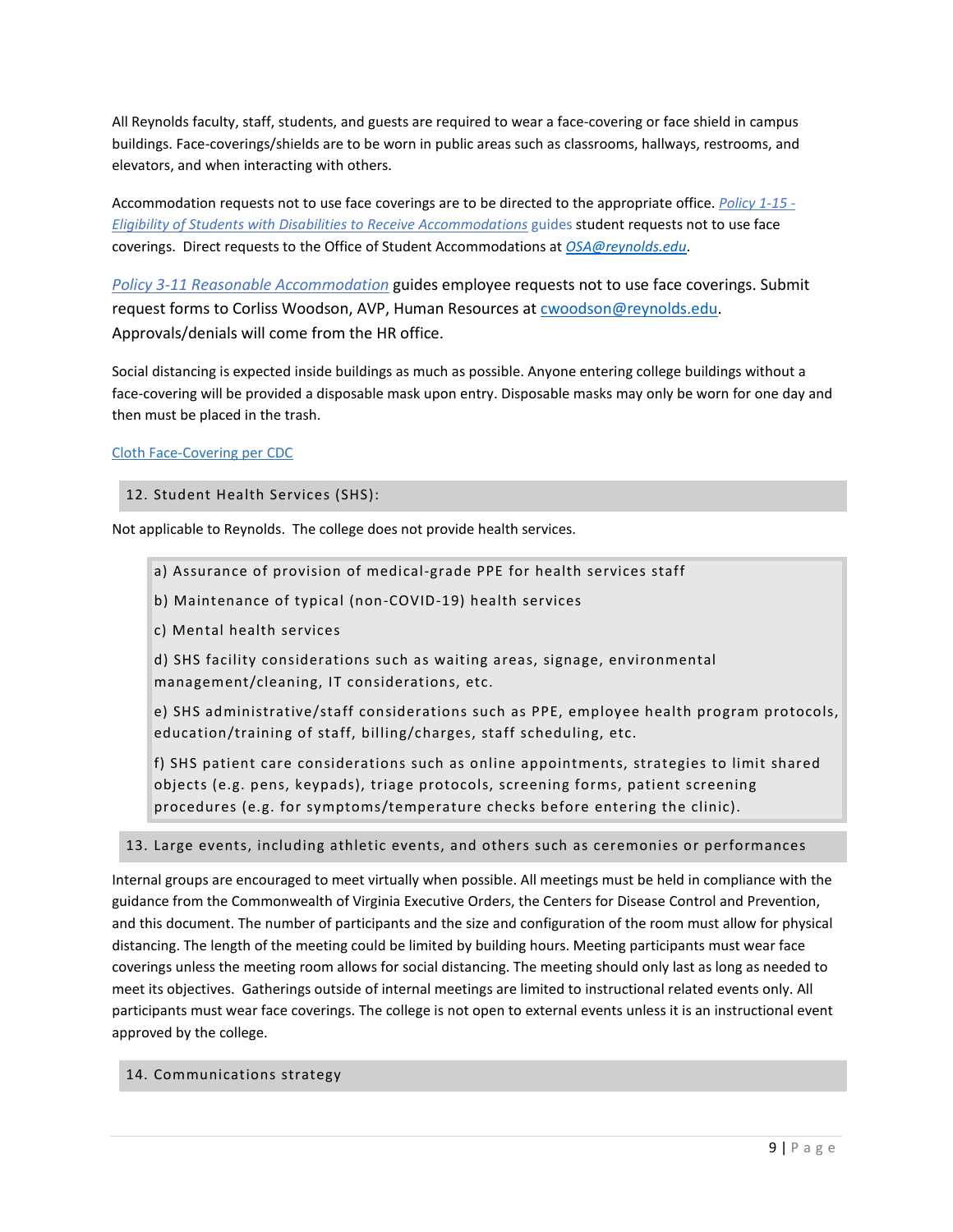Communication with students, faculty, staff, boards, and the external community is done by updating the Reynolds COVID-19 external website *[\(http://www.reynolds.edu/campus\\_life/health/health.aspx\)](http://www.reynolds.edu/campus_life/health/health.aspx)* as well as the Reynolds COVID-19 intranet page (which is available to faculty and staff who authenticate with Reynolds credentials). The external website is accessible directly via the Reynolds website homepage. In addition, the college sends emails, provides updates on official social media accounts (Facebook, Twitter, and Instagram), and holds town hall-style virtual meetings with employees and students. The college also employs a bi-weekly student e-newsletter and biweekly employee e-newsletter to disseminate important information. Finally, Reynolds Alert, the college's emergency mass notification system can be employed in certain situations.

# <span id="page-10-0"></span>15. Orientation and education/training, including anti-stigma training

Employees will be provided training prior to their return to campus. All faculty and staff are encouraged to remind students as well as each other, in a friendly manner, of the 6- foot requirement when they notice others gathering and ignoring social distancing.

# <span id="page-10-2"></span><span id="page-10-1"></span>B. MONITORING HEALTH CONDITIONS TO DETECT INFECTION

1. Daily health screening questions and/or other health monitoring approaches that can be used to monitor health of the campus population.

Employees, students, and student workers are to conduct a daily health screening by completing th[e CDC Self-](https://www.cdc.gov/coronavirus/2019-ncov/symptoms-testing/symptoms.html)[Check Questionnaire](https://www.cdc.gov/coronavirus/2019-ncov/symptoms-testing/symptoms.html) before going to work or attending class.

Persons who know or who have reason to believe that they are infected with a contagious disease are to take steps to protect themselves and others by following the guidelines below:

- Employees who know they are infected with a contagious disease are asked to immediately share that information with their supervisor. See the *[Employee FAQ](https://intranet.reynolds.edu/human-resources/COVID-19/FAQ_7_20.pdf)* the website for additional information.
- Employees should contact the Associate Vice President of Human Resources, Corliss Woodson, at *[cwoodson@reynolds.edu](mailto:cwoodson@reynolds.edu)*, or 804-523-5877. Please copy the individuals below: Mary Waite at *[mwaite@reynolds.edu](mailto:mwaite@reynolds.edu)*; Amy Bradshaw at *[abradshaw@reynolds.edu](mailto:abradshaw@reynolds.edu)*; Joe Schilling at *jschilling@reynolds.edu* so that the college may respond appropriately to their needs and assess the health risks to the college community.
- Students should contact the Dean of Students Office, Dr. Wendy Bolt at *[wbolt@reynolds.edu](mailto:wbolt@reynolds.edu)*, or at 804- 523- 5025. Please copy the following individuals: Dr. Shashuna Gray at s*[jgray@reynolds.edu](mailto:sjgray@reynolds.edu)*; Amy Bradshaw at *[abradshaw@reynolds.edu](mailto:abradshaw@reynolds.edu)*; and Joe Schilling at *[jschilling@reynolds.edu](mailto:jschilling@reynolds.edu)*,
- Medical information relating to contagious diseases of persons within the college community will only be disclosed to responsible college officials and local health officials on a need-to-know basis.
- Persons testing positive for COVID-19, or who suspect they might have COVID-19 based on fever, cough or other symptoms as listed below are required to isolate themselves from the college community until the danger of infection is no longer present, as determined by expert medical professionals.
- Any person who becomes sick on campus with symptoms consistent with COVID-19 should separate themselves from others immediately, return to their place of residence, and seek medical attention.
- Any person who arrives on campus showing symptoms of COVID-19 without having been tested for COVID-19 should separate themselves from others immediately, return to their place of residence, and seek medical attention.
- Students, staff, and faculty should not attend class or work when sick, whether COVID-19 is suspected or not.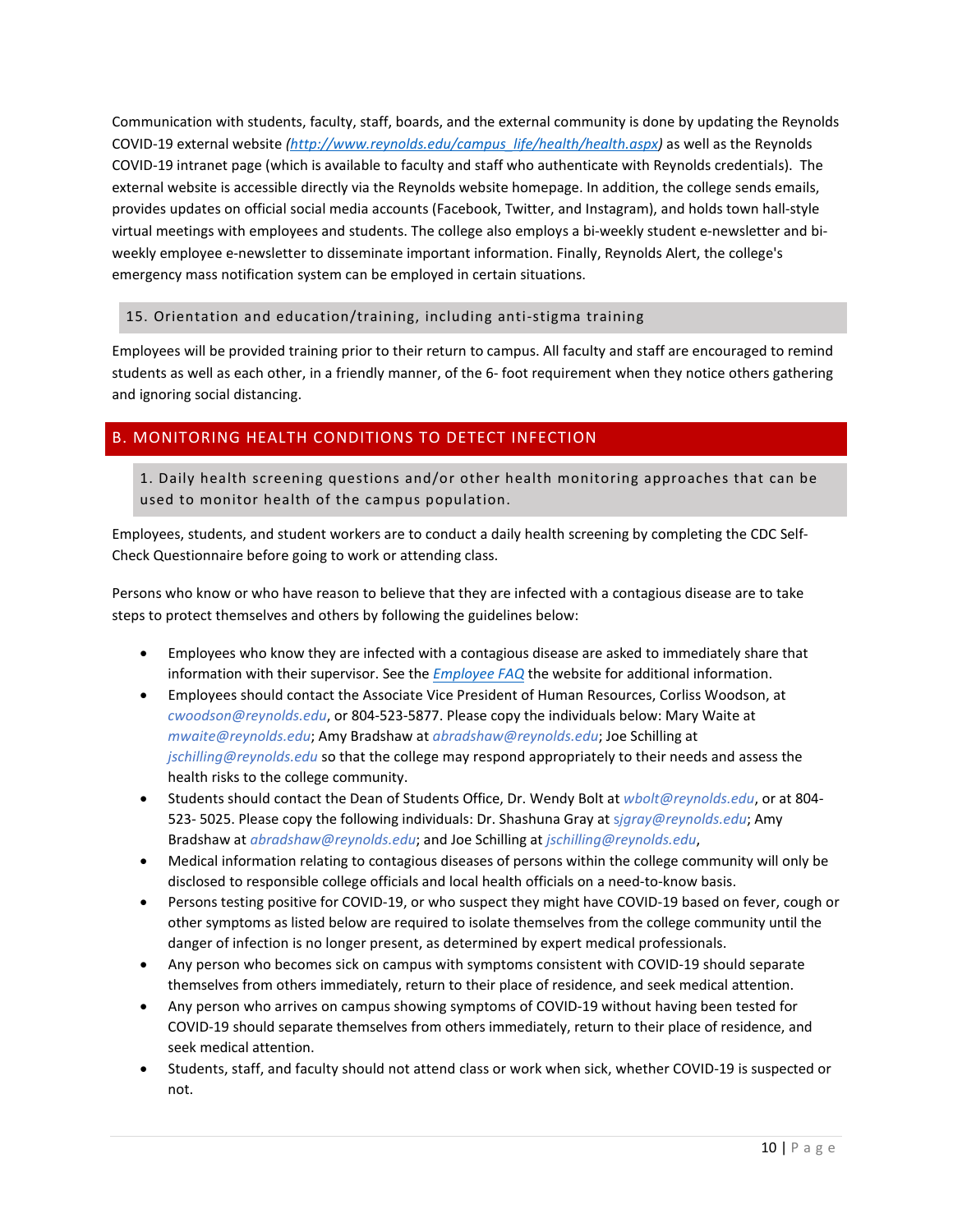• Employees, students and student workers are to conduct a daily health screening by completing the [CDC](https://www.cdc.gov/coronavirus/2019-ncov/symptoms-testing/symptoms.html)  *[Self-Check Questionnaire](https://www.cdc.gov/coronavirus/2019-ncov/symptoms-testing/symptoms.html)* before going to work or attending class. Reynolds will practice as much flexibility as reasonably possible for any member of the Reynolds community during the pandemic.

<span id="page-11-0"></span>2. Campus level syndromic (disease) surveillance using electronic health record data or other disease surveillance methods as feasible.

Reynolds does not provide health services to its students. Should any student or staff member contract COVID-19 the college will inform the local VDH office for contract tracing support.

<span id="page-11-1"></span>3. Establishment of a testing strategy. Testing strategies should consider testing for all students, faculty or staff with symptoms and access to testing for close contacts of cases as recommended by public health. Institutions may consult with their local health department, local health systems and other relevant partners.

Not applicable to Reynolds. The college does not provide health or medical services, including testing.

# <span id="page-11-3"></span><span id="page-11-2"></span>C. CONTAINMENT TO PREVENT SPREAD OF THE DISEASE WHEN DETECTED

# 1. Partnership with VDH for contact tracing

The college communicates directly with the combined Richmond/Henrico County Health District and consults with the director, Dr. Danny Avula. The college has and will continue to consult with the combined Richmond/Henrico County Health District on COVID-19 related issues. Additionally, the college maintains a direct line/connection to the City of Richmond Mayor's Office and the Henrico County Manager's Office.

# <span id="page-11-4"></span>2. Quarantining and isolating

Not applicable to Reynolds. The college does not provide housing or medical services.

# <span id="page-11-5"></span>3. Campus outbreak management

In the Event a Confirmed Case has been on Reynolds Campus, the college will implement a short-term building closure if a COVID-19 infected person has been on campus, regardless of the level of community spread. According to CDC recommendations, if an infected person has been on campus:

If the infected person is a student, the Dean of Students has been designated as the college official that will coordinate with the Virginia Department of Health officials as needed. If the infected person is a faculty or staff member, the Associate Vice President of Human Resources has been designated as the college official that will coordinate with the Virginia Department of Health officials as needed. Once learning of a COVID-19 case in someone who has been on campus, the official will immediately reach out to the Virginia Department of Health and other local appropriate authorities. These officials will assist Reynolds administrators to determine a course of action to take, including:

- Determine who the individual may have had contact with and the locations in which the individual traveled on campus.
- Determine if a short-term closure (for 2-5 days) of all campus buildings and facilities is necessary.
- In some cases, Reynolds administrators, working with the public health officials, may choose to only close buildings and facilities that had been entered by the individual(s) with COVID-19.